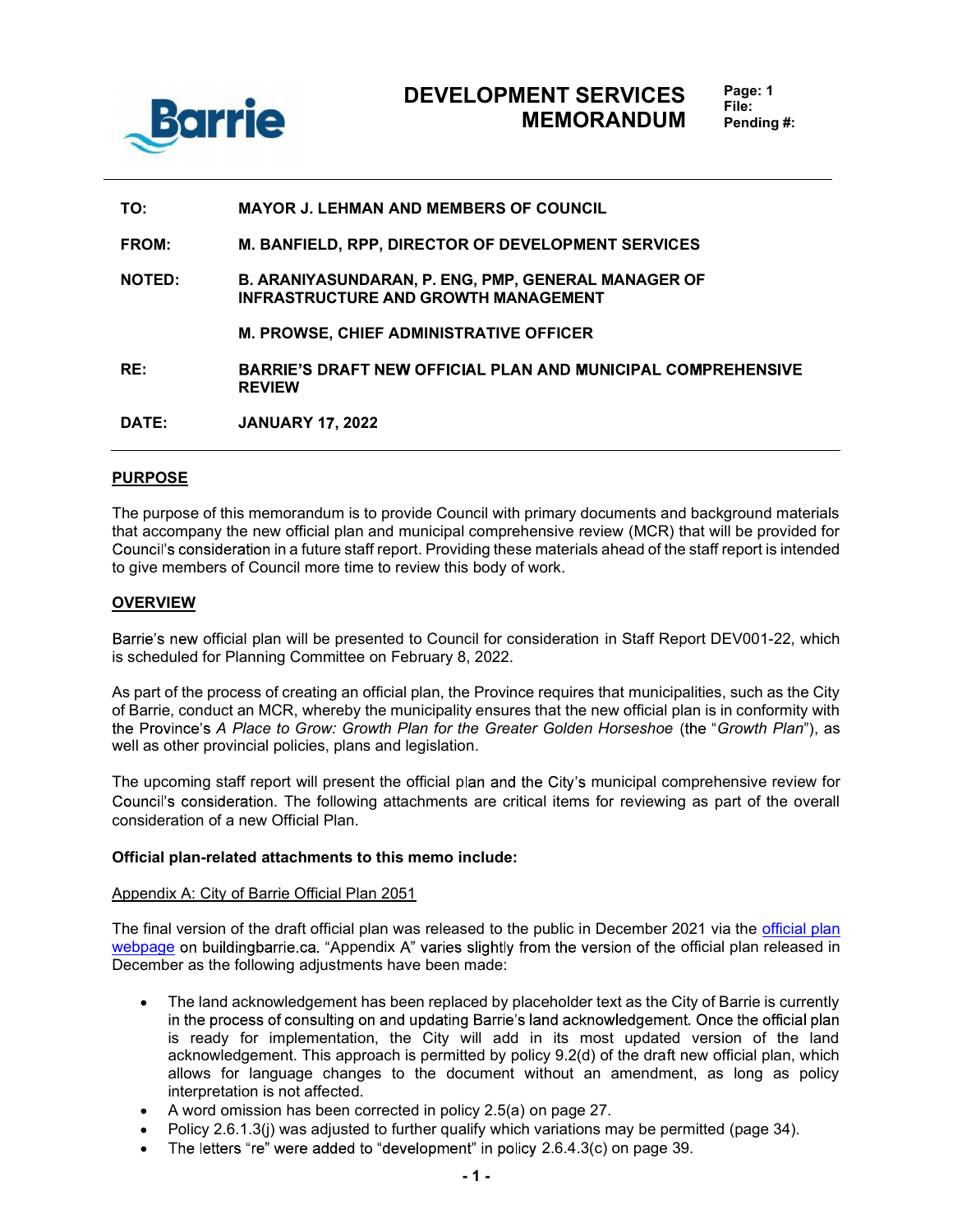

# DEVELOPMENT SERVICES MEMORANDUM

- The adjective "mid-rise" has been removed as a qualifier for the noun "apartment" in policy 2.6.5.3(a). Policy 2.6.5.3(e) has been revised to more explicitly guide height permissions. Both policies are related to development within the Commercial District land use designation and are found on page 41.
- Policy 2.6.7.2(e) on page 44 was refined to further clarify provisions for low impact development features in parklands.
- Policy 3.2.3.1(a) on page 66 was revised to provide greater clarity on when development applications must be accompanied by a Sustainable Development Report.
- A reference to Policy 5.4.5.3.1 on Map 3 has been reinstated.
- A spelling error on Map 4(a) has been corrected.

If there are additional changes between now and February 8, 2022, based on continued feedback, those will be itemized in the Planning Staff Report.

#### Appendix B: Official Plan Consultation and Engagement Summary

This attachment outlines the process followed since 2018 to engage the public and relevant stakeholders, including Indigenous stakeholders with connections to Barrie, and details the outcomes of each engagement activity as well as how engagement shaped the development of the official plan. The attachment also provides the comment matrix produced in response to comments received on draft two of the official plan, as well as a record of all comments submitted on draft two in advance of the statutory public meeting held on June 2, 2021.

#### Municipal comprehensive review-related attachments to this memo include:

#### Appendix C: Growth Plan Conformity Chart

This attachment outlines all Growth Plan policies which must be implemented through an MCR and new official plan. Further, the chart details how the draft new official plan or work completed as part of the MCR conforms to each applicable policy. The chart is intended to facilitate an expedient approval of the official plan by the Minister of Municipal Affairs and Housing once it is adopted by Council.

#### Appendix D: Barrie's Land Needs Assessment

This attachment includes the original land needs assessment report (LNAR) prepared by Watson & Associates, an addendum by Watson & Associates providing a recommended course of action for the City's employment lands, and a final addendum by Dillon Consulting adjusting the land needs assessment to meet the Province's updated growth forecasts into 2051 (updated forecasts were released in the summer of 2020, whereas previous work was completed using a planning horizon of 2041). This work provides the foundation for the MCR and ensures that the growth management strategy proposed in the draft new official plan are sound and conform with the Growth Plan.

#### Appendix E: Municipal Comprehensive Review Report - Servicing Growth

As directed by the Growth Plan, municipalities conducting a municipal comprehensive review must demonstrate whether they can meet the infrastructure servicing and public service facility needs projected by the provincial growth targets. To conform with the applicable growth plan policies, Development Services staff assessed the City's ability to support growth using its current infrastructure and public service facilities. The attachment provides a high-level estimation of what additional investments may be required to appropriately service growth into 2051. This work was done in conjunction with several other City departments.